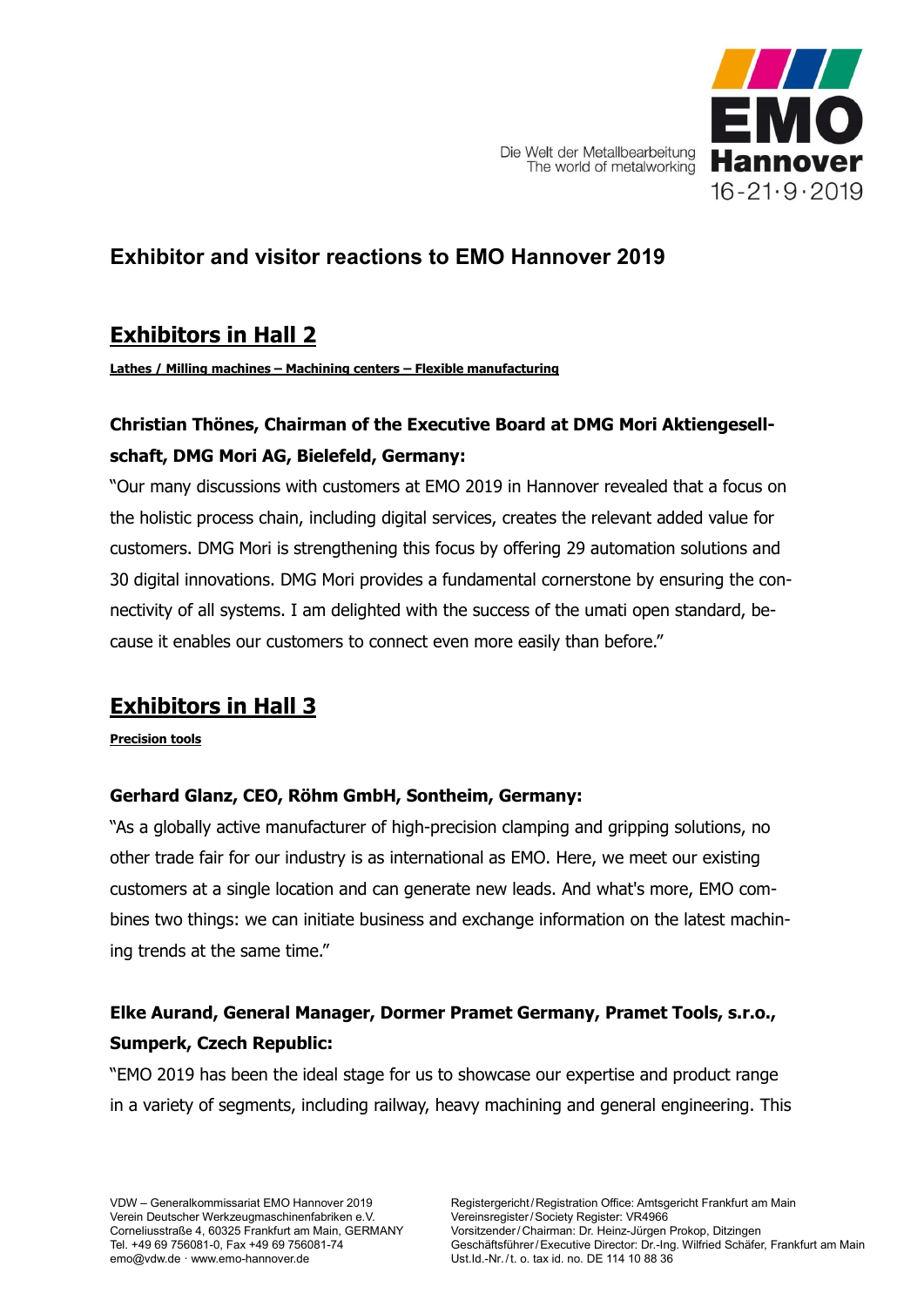year our focus has been to share our knowledge with new and existing customers, talking with them about their application needs and challenges. EMO 2019 has provided an opportunity for us to reach many people from around the world and demonstrate we are by their side."

### **Exhibitors in Hall 4**

**Precision tools**

### **Günter Hofmann, Member of Executive Management, Jongen Werkzeugtechnik GmbH, Willich, Germany:**

"EMO 2019 in Hannover gave us an opportunity to meet current customers and new prospects not just from Europe, but from all over the world. As in the past, the caliber of our visitors was very high. We were able to meet professionals here who know what they were talking about. Despite the slightly downbeat mood in the marketplace, the frame of mind at EMO 2019 was positive, among exhibitors as well as attendees. We presented four new products here because EMO 2019, given its comprehensive program and the strong attendance from abroad, offered the perfect showcase for innovations."

### **Exhibitors in Hall 5**

**Precision tools**

# **Peter Wagner, Head of Sales in Northeast Germany, Meusburger Georg GmbH & Co. KG, Wolfurt, Austria:**

"As an internationally leading manufacturer of high-quality products for tool & die and machine construction, we could not afford to miss EMO 2019 in Hannover. Here we were able to demonstrate to an highly international audience the way we support our customers along the entire supply chain to ensure their success. The discussions we held here in Hannover have filled us with confidence, even though the industry as a whole is facing some major challenges. But it is precisely then that it is important to have a presence – and EMO is of course ideally suited for this. With its good organization and clear concept, EMO 2019 in Hannover once again guaranteed a high degree of satisfaction with our appearance at the fair."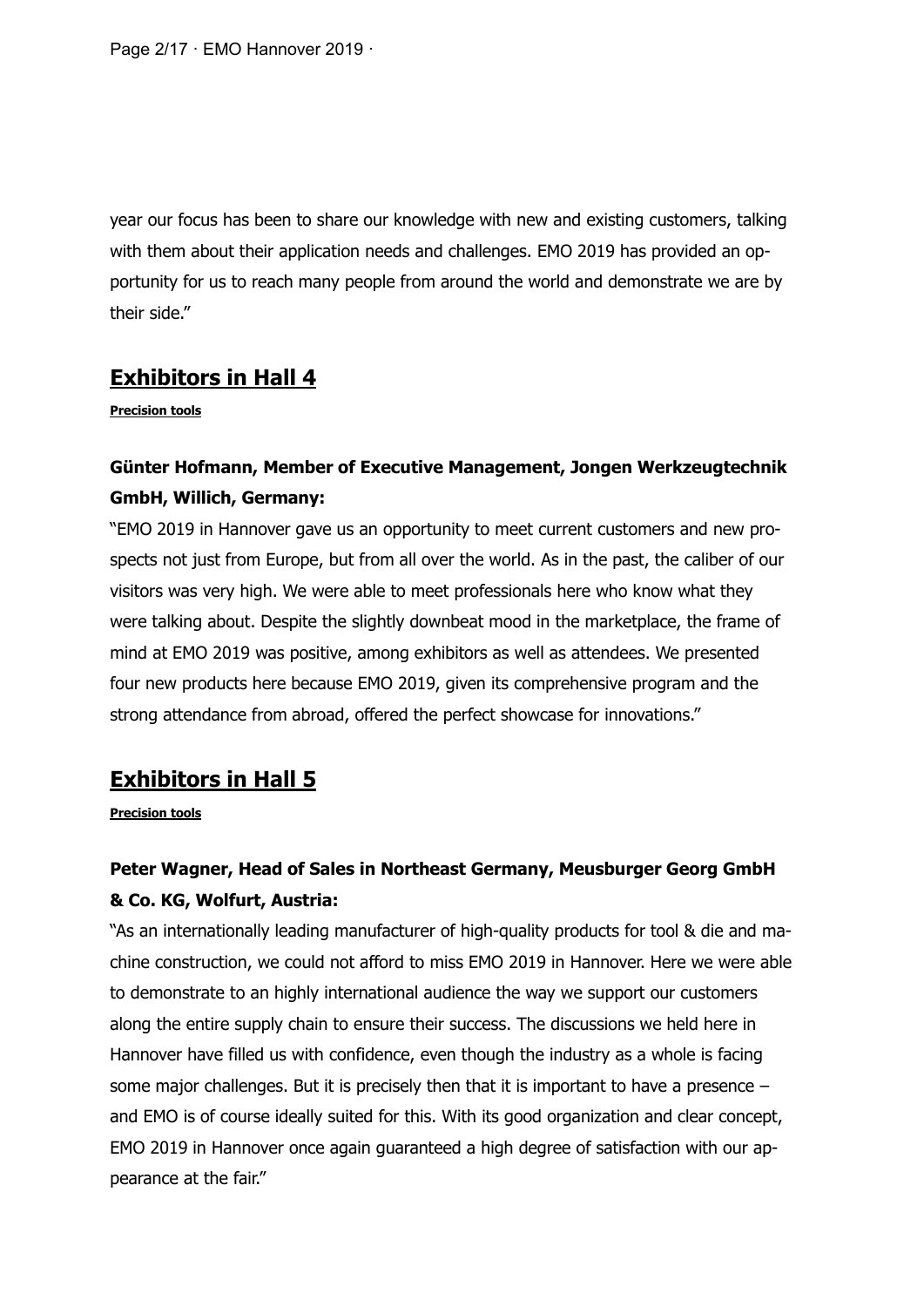Page 3/17 · EMO Hannover 2019 ·

#### **Lothar Horn, Managing Director, Paul Horn GmbH, Tübingen, Germany:**

"EMO 2019 in Hannover got off to a flying start. From the very first day, we recorded an above-average number of visitors at our stand. Day two and three even managed to top those positive impressions. This year's EMO once again generated fresh momentum for innovations. The tradeshow's motto of 'Smart Technologies driving tomorrows production' is reflected with us at Horn in the area of dynamic measuring technology in the tool holder. Here, in cooperation with Kistler, a piezo sensor is used to take the pressure, force, torque and acceleration into account. This sensor measures even the lowest chip removal forces with high resolution and can thus help to reduce the number of rejects and increase quality at the same time."

#### **Exhibitors in Hall 6**

**Precision tools / Measuring technology and quality assurance / Tool grinding machines / Components / Coolants and lubricants – Disposal – Accessories / Safety and environment**

### **Damien Wunderlin, Sales & Marketing Director | Member of the Executive Board, Rollomatic SA, Le Landeron, Switzerland:**

"We are coming to Hannover for EMO 2019 because it is a crucial trade fair for our company. For us, the highly international character of EMO, which was once again confirmed this year, is particularly important. This is where we meet our customers – including potential customers – from the United States and Asia. EMO 2019 in Hannover was once again ideally organised by VDW, and now we are eager to see what will happen to the numerous worthwhile discussions we held here. We have already successfully implemented a number of projects here in Hannover."

### **Marie-Sophie Maier-Wember, Geschäftsführerin, Haas Schleifmaschinen GmbH, Trossingen, Germany:**

"At EMO 2019, we were particularly pleased at the increased rate of attendance from abroad. We met many customers in Hannover and took advantage of the opportunity for good discussions. In addition, we were able to generate many promising new leads. Both the visitor frequency at our trade fair stand and the quality of contacts were very good at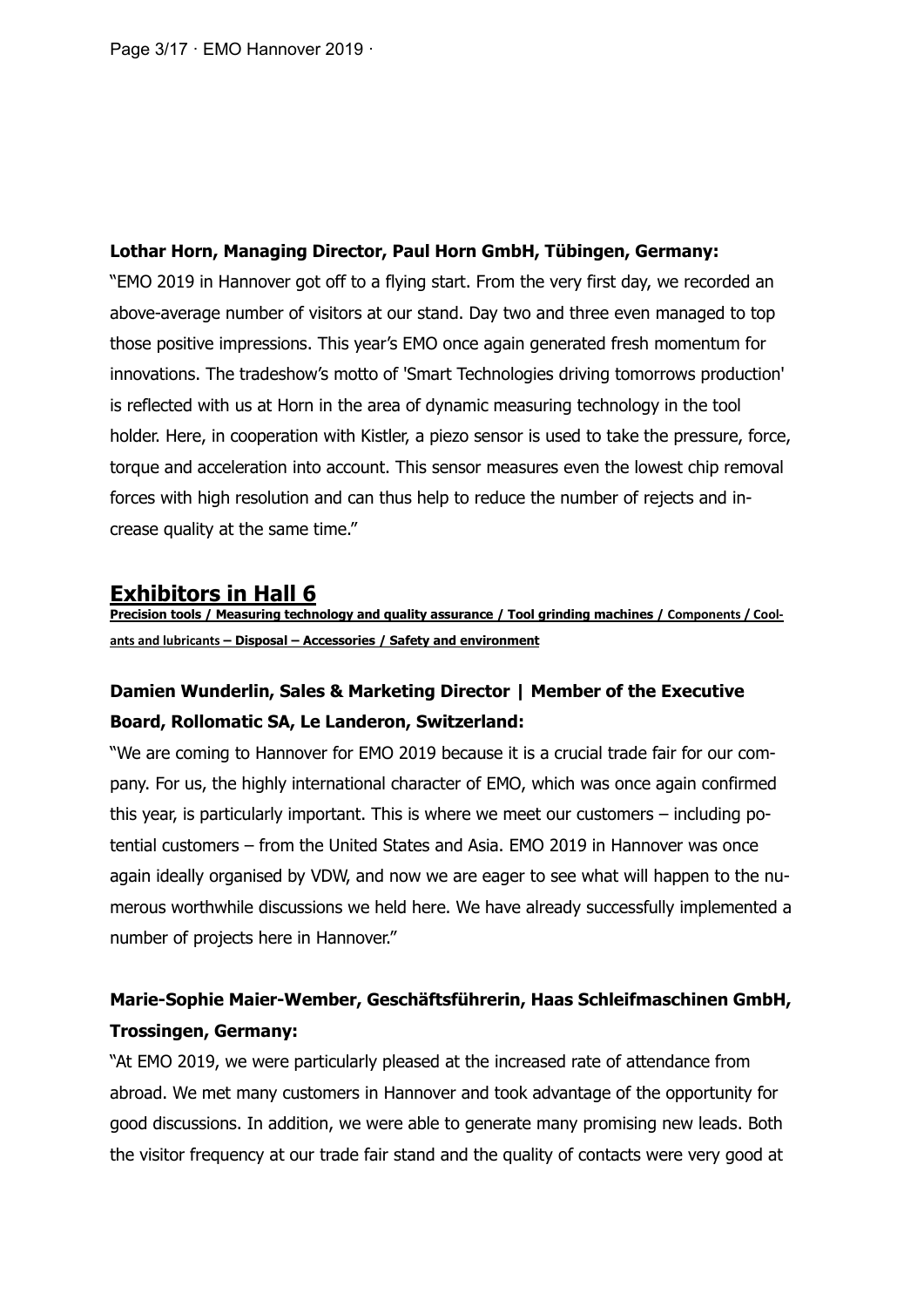Page 4/17 · EMO Hannover 2019 ·

EMO 2019, and the positive visitor response to the highlights of our trade fair presentation was also striking. These included a grinding simulation and an industry 4.0 application. The application possibilities of our machines from the Multigrind series also met with lively interest, the spectrum here ranged from roller peeling wheels to flat jaws, boring plates and slotting wheels to the complete machining of threads."

### **Dr. Stefan Brand, Managing Director of the Vollmer Group, Vollmer Werke Maschinenfabrik GmbH, Biberach an der Riss, Germany:**

"From the very first days of EMO 2019 in Hannover, it was clear that our machine concepts were drawing the interest of customers from the metalworking industry. Flexible solutions for process optimization and automation are in demand, and we are serving this demand with our new machines. Our visitors also revealed an enhanced interest in Industry 4.0. Our discussions were more thorough and this exchange with customers and other manufacturers concerning IoT is important. Which is why Vollmer fully supports the umati industry initiative. For the first time, umati provides the basis for manufacturer-independent communication for connecting machines, automation and overarching company software.Today Vollmer sells four out of five machines abroad. The highly international makeup of EMO visitors therefore didn't come as a surprise. Visitors from neighboring European countries and the Americas, but particularly from Asia, resulted in a busy and extremely global atmosphere at our stand."

### **Exhibitors in Hall 8**

**Mechanical components – Disposal / Industrial electronics – Robotics – Industry 4.0**

### **Lukas Czaja, Head of Machine Tools Industry Management, igus GmbH, Cologne, Germany:**

"We consider EMO to be the world's most important trade fair for the machine tool segment. EMO 2019 in Hannover once again clearly demonstrated that no other event offers as much internationality, as many qualified visitors and as many concrete queries. At EMO Hannover 2019, we noticed that plastics are increasingly becoming the center of attention at the heart of metalworking. Because our solutions help reduce process costs, increase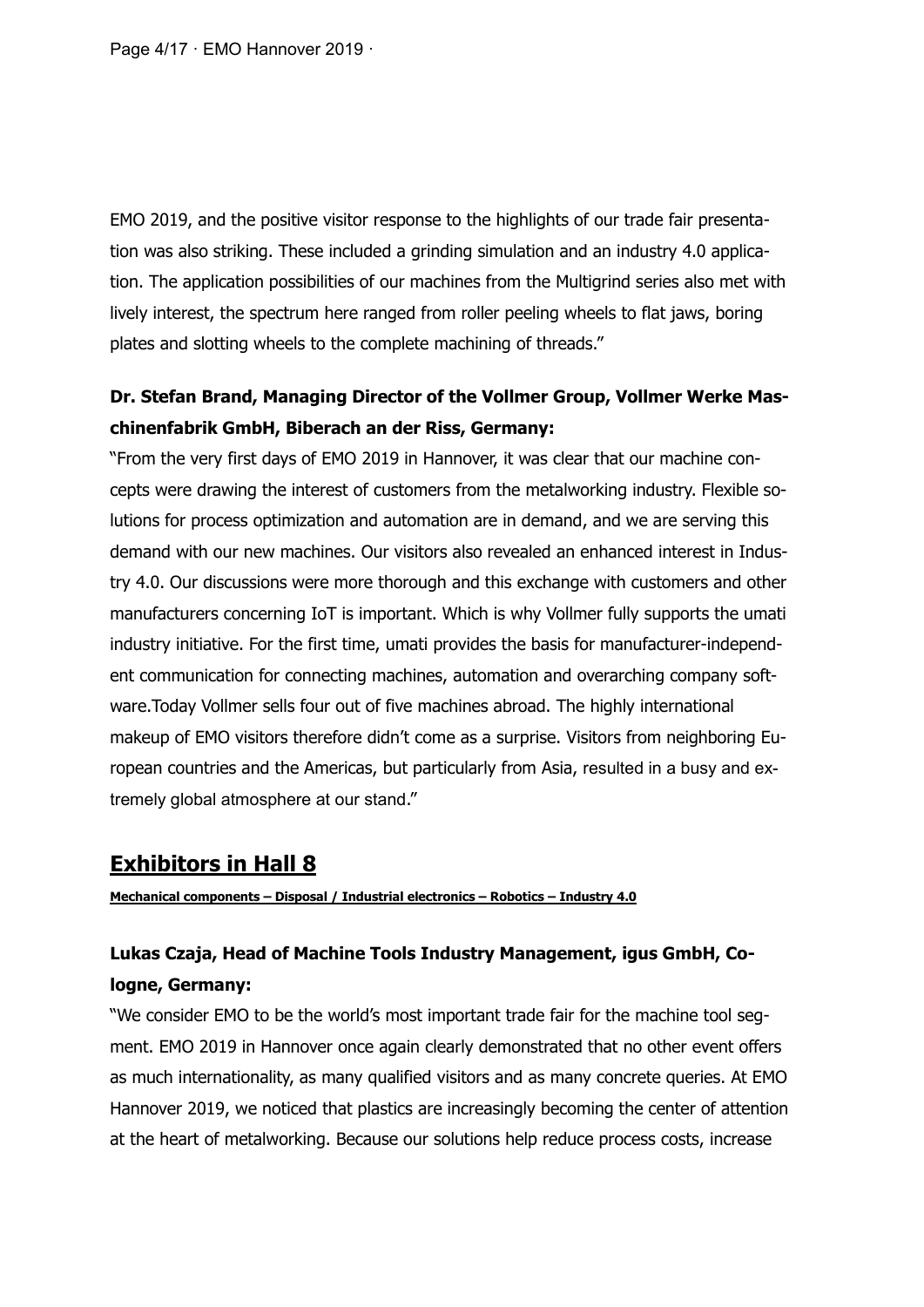Page 5/17 · EMO Hannover 2019 ·

machine safety and reduce maintenance costs. In our new Hall 8 we are again in the immediate vicinity of our partner Fanuc in Hall 9, where Fanuc presented its new open industrial IoT platform, which can connect production machines from all manufacturers via a local network topology and thus enable comprehensive data analysis of the entire process chain. For this new system, we at igus have developed a smart plastics app, which we were able to demonstrate to the visitors of EMO 2019 at the Fanuc booth. The interest in it as well as in many other of our topics was extremely high and we are looking forward to numerous concrete inquiries."

#### **Werner Mäurer, Managing Director, Hiwin GmbH, Offenburg, Germany:**

"As a drive specialist, we came to EMO Hannover 2019 with a host of innovations. For example, we presented a widely acclaimed solution for the benefit of designers who repeatedly encounter the challenge of the thermal decoupling of drive components from the machine body when developing machine tools. For this purpose, the LMF linear motor series, which has been available for a long time, was extended by precision cooling for stator and motor. Against the background of the highly international character of EMO and the decision-making authority of its visitors – two aspects that are definitely unrivalled in this segment – our appearance at EMO 2019 in Hannover went without saying. We were once again able to hold fruitful discussions and are eager to see exactly how this is going to develop. The industry is facing some major challenges, which is one of the reasons why an event that brings together the key market players from all over the world is of such significance."

### **Stefan Euchner, Managing Director, Euchener GmbH + Co. KG, Leinfelden-Echterdingen, Germany:**

"As a specialist for industrial safety solutions and automation, we have deep roots in the machine tool industry. This was demonstrated at EMO 2019 in Hannover by the numerous applications of our long-standing customers. The trade fair accordingly had a high priority for us. EMO 2019 provided us with a fine opportunity to sample the mood in the industry. We were able to hold lots of discussions, partially fielding concrete order queries from current and potential customers. We are known in the industry as innovation drivers in industrial safety engineering and automation. That is why, in addition to our comprehensive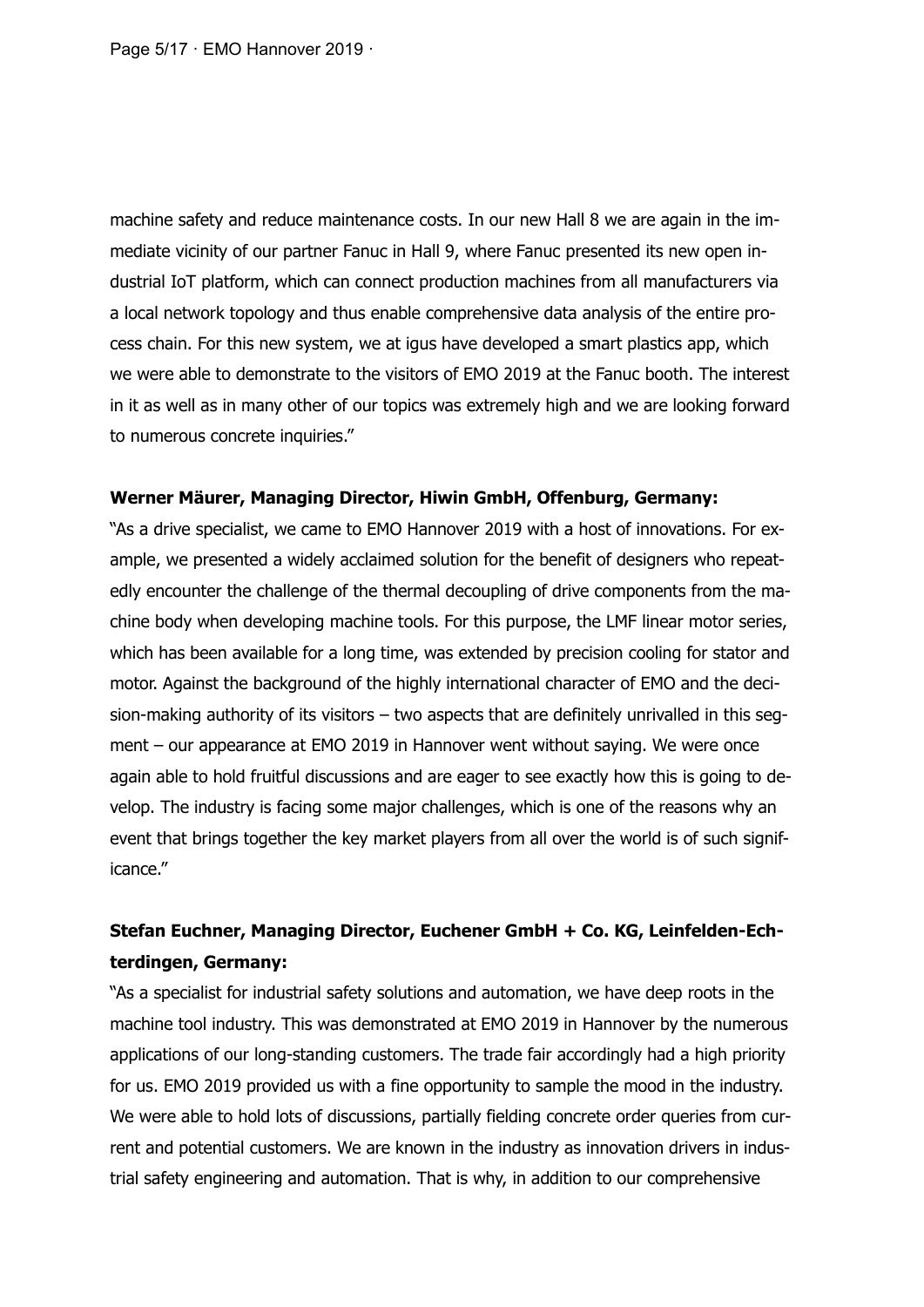Page 6/17 · EMO Hannover 2019 ·

product portfolio, our latest developments such as the MGB safety gate system and the CTM door locking mechanism for small machines and systems met with strong interest."

#### **Exhibitors in Hall 9**

**Industrial electronics – Robotics – Industry 4.0 / Software / Additive manufacturing /** 

### **Dr. Wolfgang Heuring, CEO Motion Control, Siemens Digital Industries, Siemens AG, Erlangen, Germany:**

"'Digitalization in Machine Tool Manufacturing – Thinking Ahead!' That was the motto for our appearance at EMO 2019 in Hannover. Our dialogue with our customers at the fair revealed that digitalization and the use of data and its transformation into useful knowledge are the key drivers for innovation, increased productivity and faster time-to-market. Technologies like digital gemini, edge and cloud computing and artificial intelligence were the focus of attention. The level of visitor interest at our stand this year was incredible. We are delighted at the way things have gone. It shows us that EMO once again has fully lived up to its claim as a future-oriented platform for the machine tool industry."

#### **Günter Böhning, Managing Director, vectorcam GmbH, Paderborn, Germany:**

"EMO 2019 in Hannover was a place for promising conversations and ideas. The response to our trade fair appearance was extremely positive. EMO, which was once again superbly organized – from the set-up phase to social media interaction – remains an integral part of our business calendar. We greatly appreciated the fine interaction with the trade fair team here in Hannover. Due to its high quality and reach, EMO represents a key networking hub for vectorcam and our customers – including potential customers! The atmosphere was excellent in every regard."

#### **Volker Nesenhöner, CEO, Open Mind Technologies AG, Wessling, Germany:**

"For Open Mind, EMO Hannover, the world's leading metalworking fair, has long been an integral part of our trade fair calendar. This year as well, Hannover-based EMO turned out to be a great success. For us as an internationally leading manufacturer of CAD/CAM software, EMO always represents the ideal platform for us to present our innovations and latest technologies before an audience of manufacturing specialists. We have been faithfully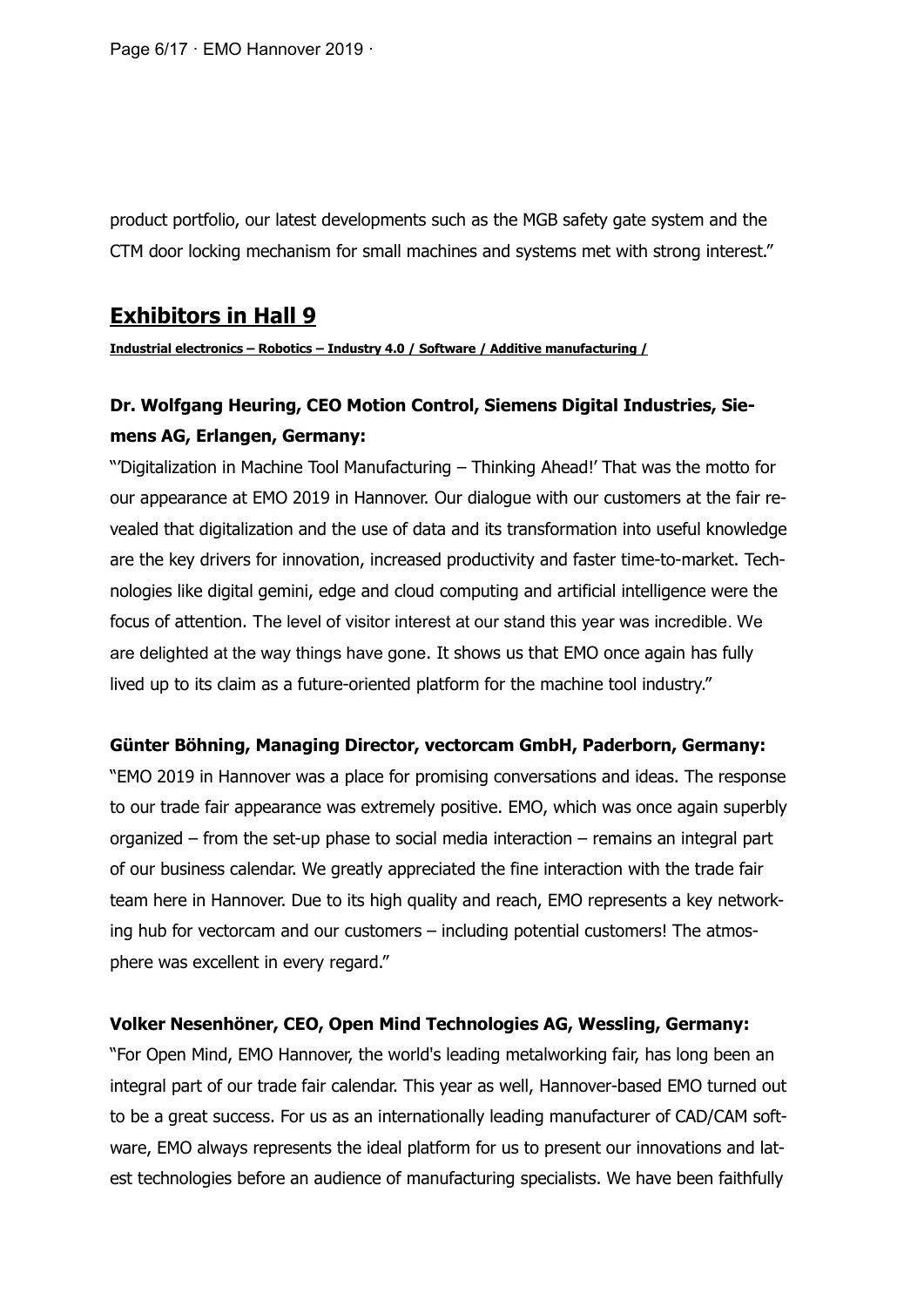Page 7/17 · EMO Hannover 2019 ·

implementing this year's EMO motto of 'Smart technologies driving tomorrow's production' for years and we provide our customers with technologies for the digitalization and intelligent connectivity of production, all in keeping with Industry 4.0."

### **Exhibitors in Hall 11**

#### **Grinding machines – Surface technology – Honing, lapping, polishing machines – Heat treatment**

#### **Iwan von Rotz, CEO, Tschudin AG, Grenchen, Switzerland:**

"We chose EMO to launch our new Tschudin Cube 350 because, as the world's premier machine tool exhibition, it was the ideal platform for us! We were extremely happy to welcome numerous visitors from around the globe to our stand, who expressed great interest in our new centerless grinding machine! So EMO represents the best opportunity for Tschudin to take the pulse of the industry and promote our innovations worldwide."

### **Ben Scherr, Managing Director, Tecno.team GmbH, Kirchentellinsfurt, Germany:**

"EMO 2019 in Hannover once again afforded us a superb opportunity to present our innovations in the field of grinding and milling, establish valuable contacts and meet longstanding partners. The quality of our discussions was even better than at EMO 2017. We had more decision-makers at our stand. We are enthusiastic about the innovative spirit of the companies and the technical advances presented in the industry. Only people who can look ahead and think will be able to shape the future."

### **Patrizia Ghiringhelli, Joint Managing Director, Rettificatrici Ghiringhelli S.p.a., Luino (VA), Italy:**

"We met many customers here at EMO 2019 in Hannover, primarily from Germany of course, but also from France, Eastern Europe and Russia. The highly international nature of EMO makes it special for us – in addition to the German market, which is also key – and this was once again clearly demonstrated. We also appreciate the fine organization of EMO by the producers, which is all the more impressive when you consider the enormous size of the fair. Indeed, the character of EMO 2019 ensured we were able to make many new interesting contacts there, which infuses us with great optimism for the future."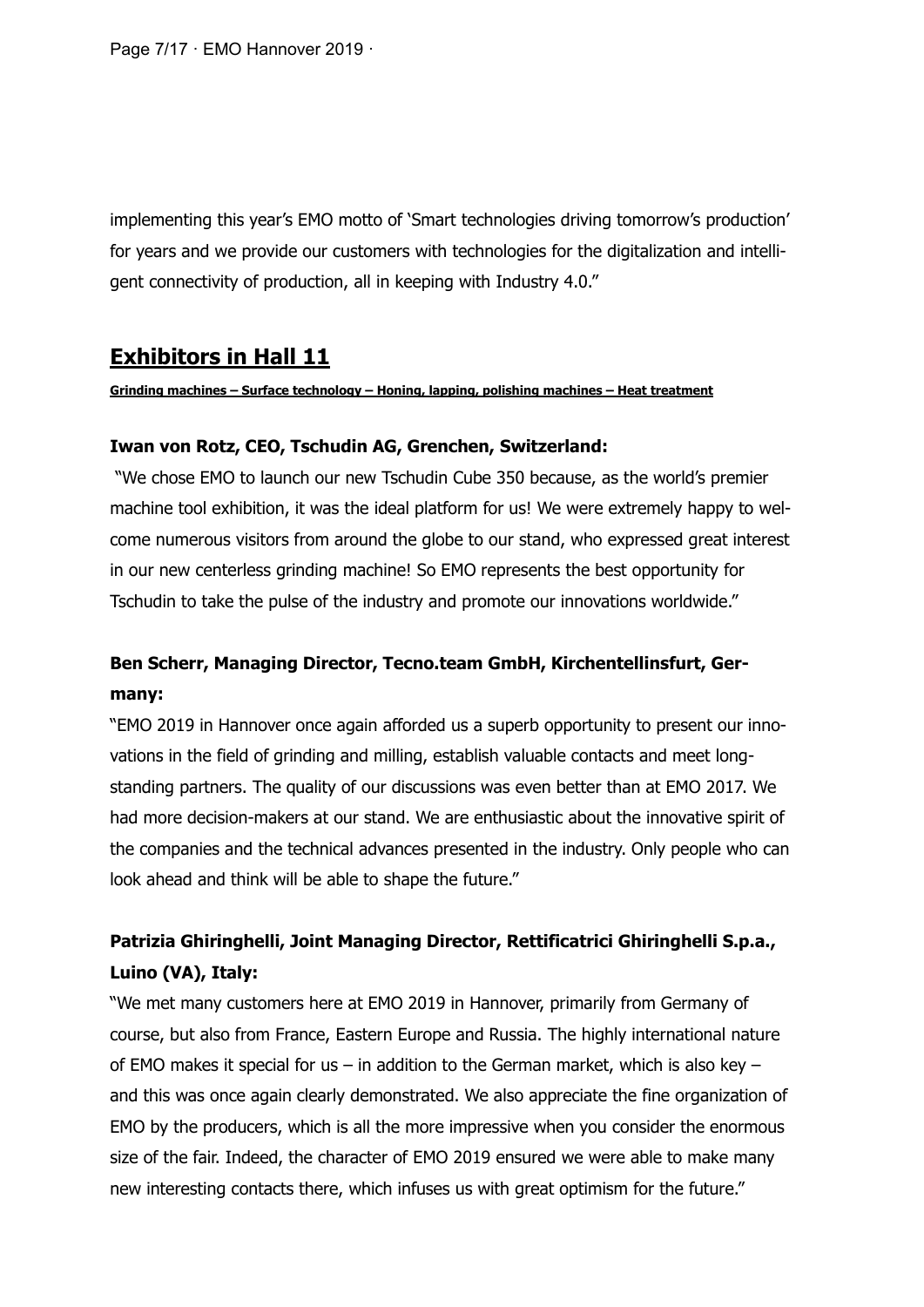# **Exhibitors in Hall 12**

**Lathes / Milling machines – Machining centers – Flexible manufacturing**

### **Christian Grob, Chairperson of the Supervisory Board, Grob-Werke GmbH & Co. KG, Mindelheim, Germany:**

"EMO 2019 in Hannover has gone very well for us. We had plenty of queries, and even closed some deals during the event. But we are concerned about the downward economic trends worldwide and political turbulence created by things like the trade war between the Americans and the Chinese and the imminent prospect of Brexit. We are facing the biggest paradigm shift in history in the automotive industry, but believe we are well positioned to meet this challenge with our development expertise in electromobility."

### **Udo Hipp, Marketing Director, Maschinenfabrik Berthold Hermle AG, Gosheim, Germany:**

"In spite of the many imponderables on the international stage and some initial gray clouds on the economic horizon, we were able to welcome a lot of visitors to our stand even by the end of the second day. Strong visitor numbers from all around the world have confirmed EMO's status as the flagship fair for our industry. Thematically the focus is obviously on machines, with digitalization and automation also gathering major momentum."

# **Dr. Markus Flik, Chairman of the Board of Management, Chiron Group SE, Tuttlingen, Germany:**

"The focus of our displays at EMO 2019 in Hannover as Chiron Group has been on lightweight construction, our digital SmartLine systems and our new 'LifetimeSolutions' service concept. Our discussions with customers have revealed that these topics are right on target. Our Chiron DZ 25 P five-axis machine is a world first, setting new standards in the dual-spindle machining of large, complex structural components."

#### **Matthias Funk, CEO, Hedelius Vertriebsgesellschaft mbH, Meppen, Germany:**

"For EMO 2019 in Hannover we decided to optimize our design concept, and to occupy approximately 100 m² more display space than in 2017. We also switched to a better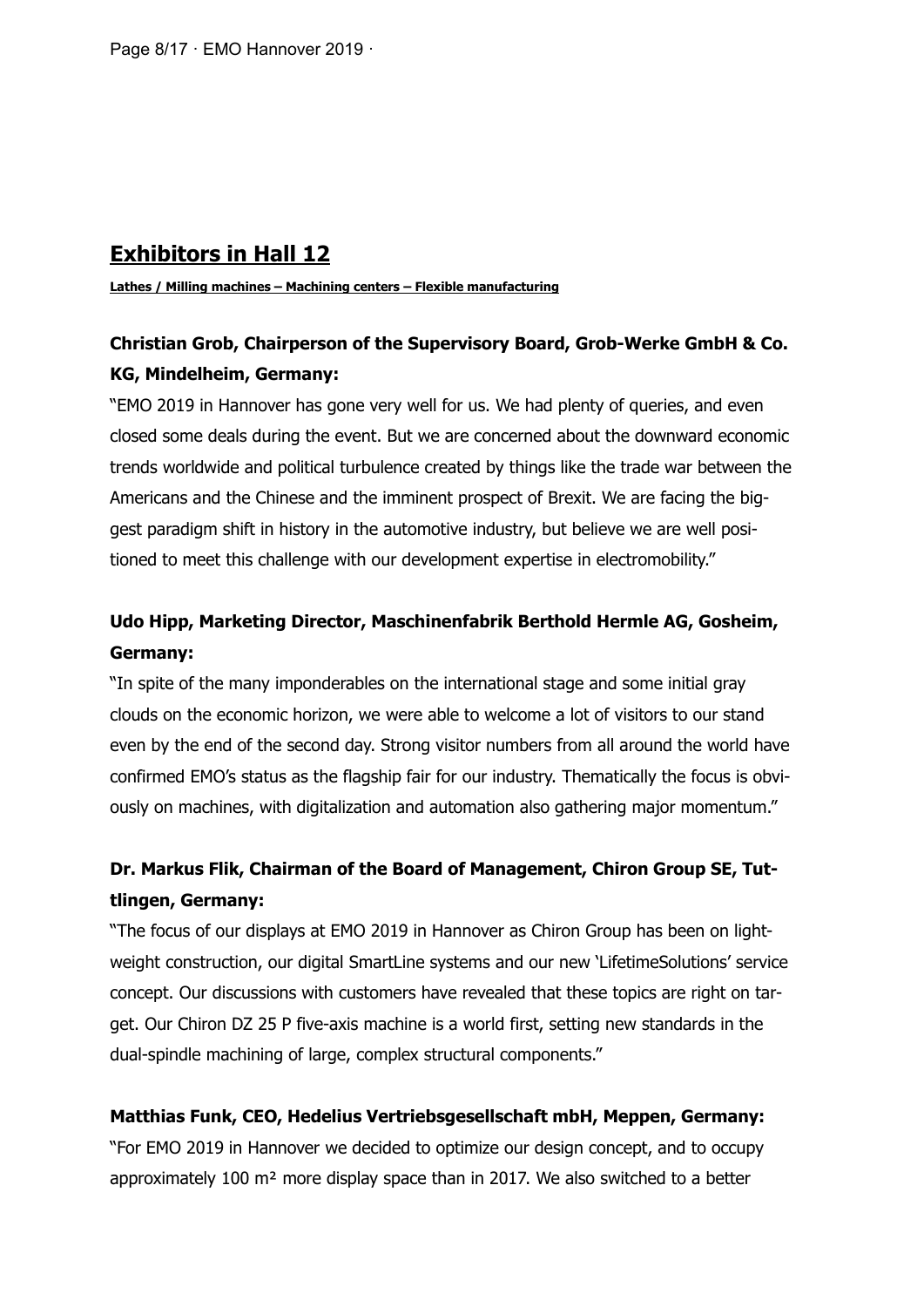Page 9/17 · EMO Hannover 2019 ·

stand location. As always, the organizer VDW gave us all the professional support we needed to do that. These changes have been a complete success, since we have welcomed significantly more visitors at our stand than in 2017. But we are also very happy with EMO 2019 in qualitative terms. We've had a lot of discussions focusing on specific customer requirements. Many users are carefully considering the capital expenditures they need to best position themselves for the future, once we are through this period, which is now being referred to as a crisis. We even sold some machines right here at EMO 2019, which is obviously very pleasing. For many of our customers, being at EMO gives them the confidence they need to place an order – because here they can compare all the options and the available range, and make their decision. We sell technical capital goods, where being able to see and touch the product is often very important. The customer can then be absolutely clear on the size of the machine, because space is at a premium in almost every business these days. For all these reasons, EMO 2019 with all its multiple facets has again been ideal for us, and it confirms the unique benefits people get from attending a trade fair."

### **Matthias Schmidt, Director of Sales and Marketing, OPS-Ingersoll Funkenerosion GmbH, Burbach, Germany:**

"After a fairly slow start for us on Monday, EMO 2019 in Hannover gathered momentum later on. The number and caliber of trade visitors has been good. In spite of the difficult market environment at the moment, everyone is confident that at least next year the economy will improve. We have been impressed with the unusually high percentage of visitors from abroad, which is also very positive for EMO."

### **Olaf Furtmeier, Managing Director, Burkhardt+Weber Fertigungssysteme GmbH, Reutlingen, Germany**:

"By being here at EMO 2019 in Hannover we were definitely where we needed to be to hear and get a sense of what our customers are looking for. EMO is our communication base and our channel for maintaining and increasing our international contacts, and it confirms for us that there are plenty of challenging projects that need the Burkhardt+Weber machine concept, individual projects that do not depend on the automotive industry."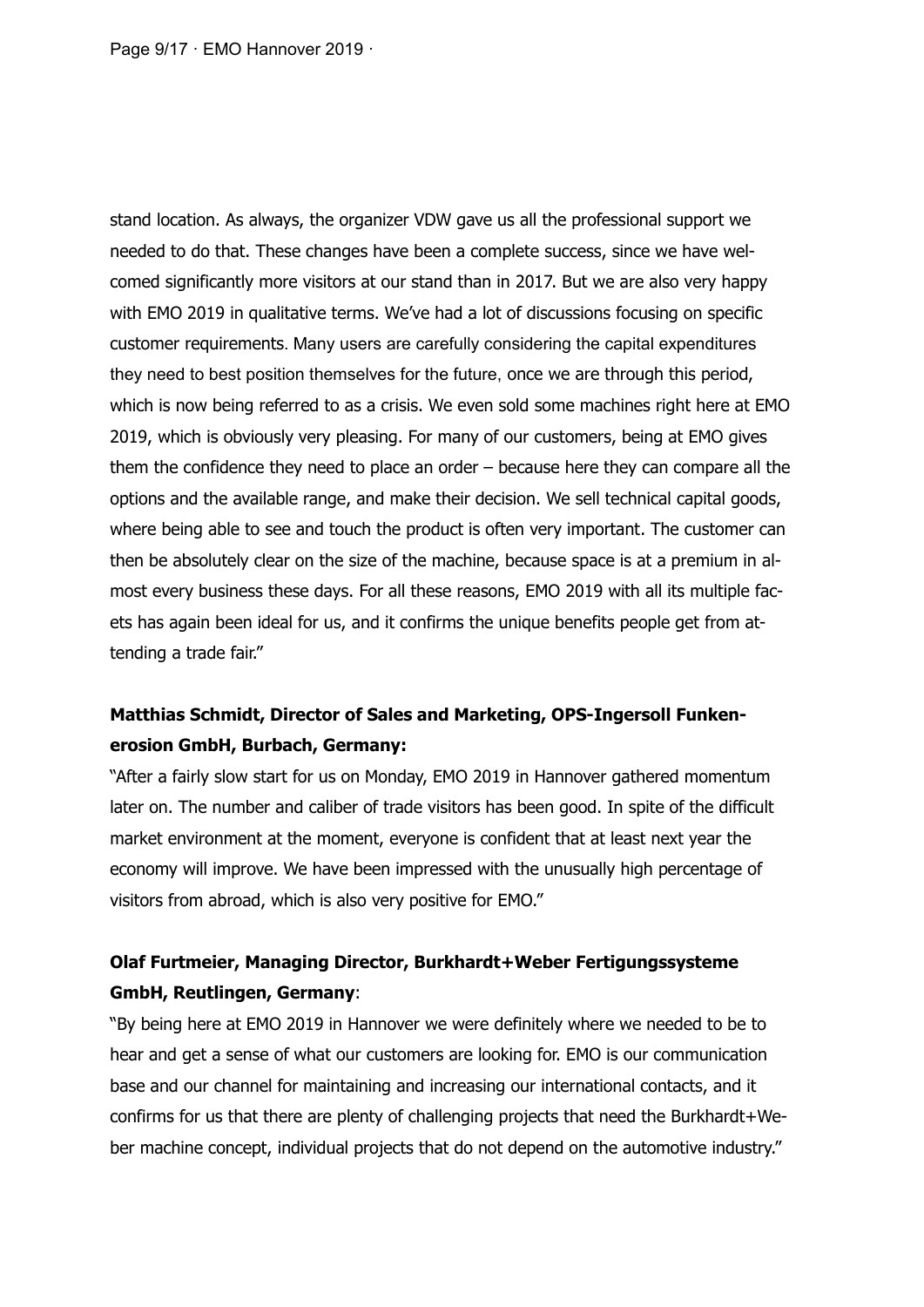### **Exhibitors in Hall 13**

**Milling machines – Machining centers – Flexible manufacturing / Electrical discharge machining**

### **Rafael Idigoras, Managing Director, Soraluce S.Coop., Bergara (Gipuzkoa), Spanien:**

"EMO 2019 was the most important staging of Soraluce ever at EMO. We had the largest stand in the milling machine hall, Hall 3, on 900 m<sup>2</sup> of display space, featuring three state-of-the-art machines, seven leading-edge technologies and eight live demonstrations. "Once again the EMO fair has proven to be a unique opportunity for doing international business; we are getting visitors from all over the world. Through the EMO fair, we seek to improve our brand positioning internationally, being at the forefront of technology and services. We are able to confirm 30% more visits than at the previous edition of the event. We have exceeded our expectations. EMO Hannover 2019 has been highly successful for us, particularly regarding the worldwide presentation of the Soraluce portal family."

### **Thomas Ulrich, Branch Manager, Pama GmbH Werkzeugmaschinen, Pama S.p.A., Rovereto, Italy:**

"Our company Pama, based in Rovereto, Italy, has had consistently good success from appearing at EMO, and that was once again the case here at EMO 2019 in Hannover. So we used this year's EMO, because of its strong international profile, to introduce the world to our latest machining center. As expected, EMO 2019 in Hannover has been the ideal event for the market launch of the largest model in our VMT range. Our international visitors were particularly impressed with the new design developed in cooperation with the internationally renowned Italian design house Pininfarina."

### **José Nicolás-Correa, President of the Nicolás Correa Group, Nicolás Correa S.A, Burgos, Spain:**

"At 11:30 a.m. on the first day of EMO 2019 in Hannover, it was time for the world premiere of our new milling machines, and as expected, the presentation was a complete success. EMO 2019 in Hannover was our ideal place for the market launch of our new generation machines, designed for the machining challenges of the future. The innovative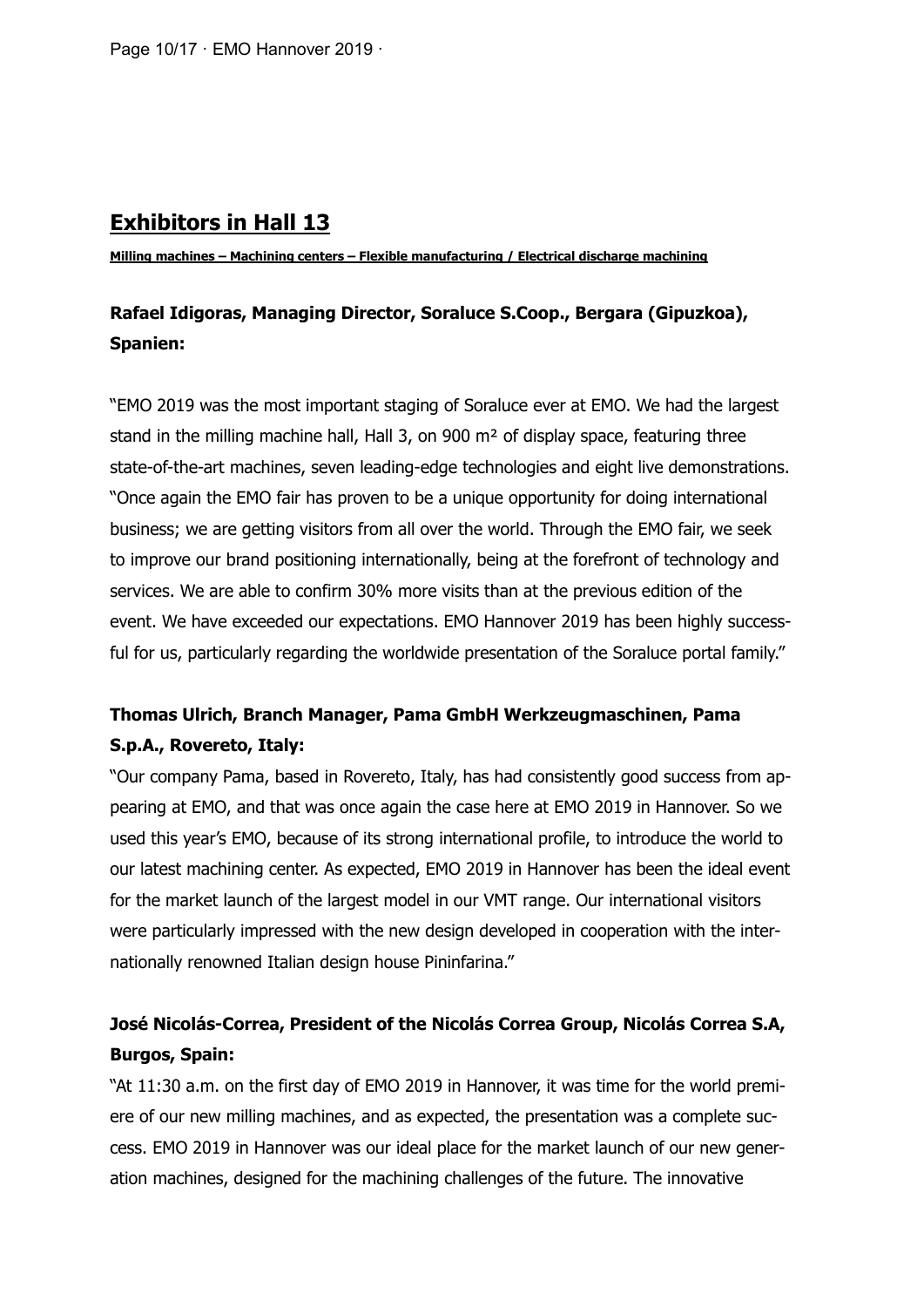Page 11/17 · EMO Hannover 2019 ·

design of these machines successfully combines the proven precision and robustness of Correa machines with the very latest technology. We had more than 100 people at our stand in Hall 13 for the premiere, to see a live demonstration of the performance qualities of the new machines. This outstanding start to the event was followed by further successful days here in Hannover, so we can look back on EMO 2019 in Hannover with a lot of satisfaction."

# **Exhibitors in Hall 14**

**Lathes / Milling machines – Machining centers – Flexible manufacturing**

### **Ralph Christnacht, Vice President for Global Sales, FFG Werke GmbH, Eislingen, Germany:**

"FFG sees EMO as our most important marketplace, both within Germany and internationally. As a turnkey specialist, we really value the international audience of exhibitors and visitors that EMO provides. As well as providing a chance to get together with our partners, being here at EMO enables us to talk to longstanding key customers and recruit new ones. In a rapidly changing environment, particularly in the automotive and powertrain sector, EMO 2019 in Hannover has provided a venue for sharing information and expertise at the highest level. We particularly appreciate the commitment to extending the use of marketing channels on social media."

# **Halle 25**

**Young People's Special Display**

#### **Andre Wilms, Manager for Northern Germany, Young Mechanical Engineers' Foundation, Bielefeld, Germany:**

"EMO Hannover has been a complete success for the Young Mechanical Engineers' Foundation – during the week we were able to explain to more than 4,000 young men and women why a degree in mechanical engineering can result in an exciting career. The highlight of this special display was definitely the process chain, where we were able to show students the diverse range of engineering occupations involved, from the initial idea to the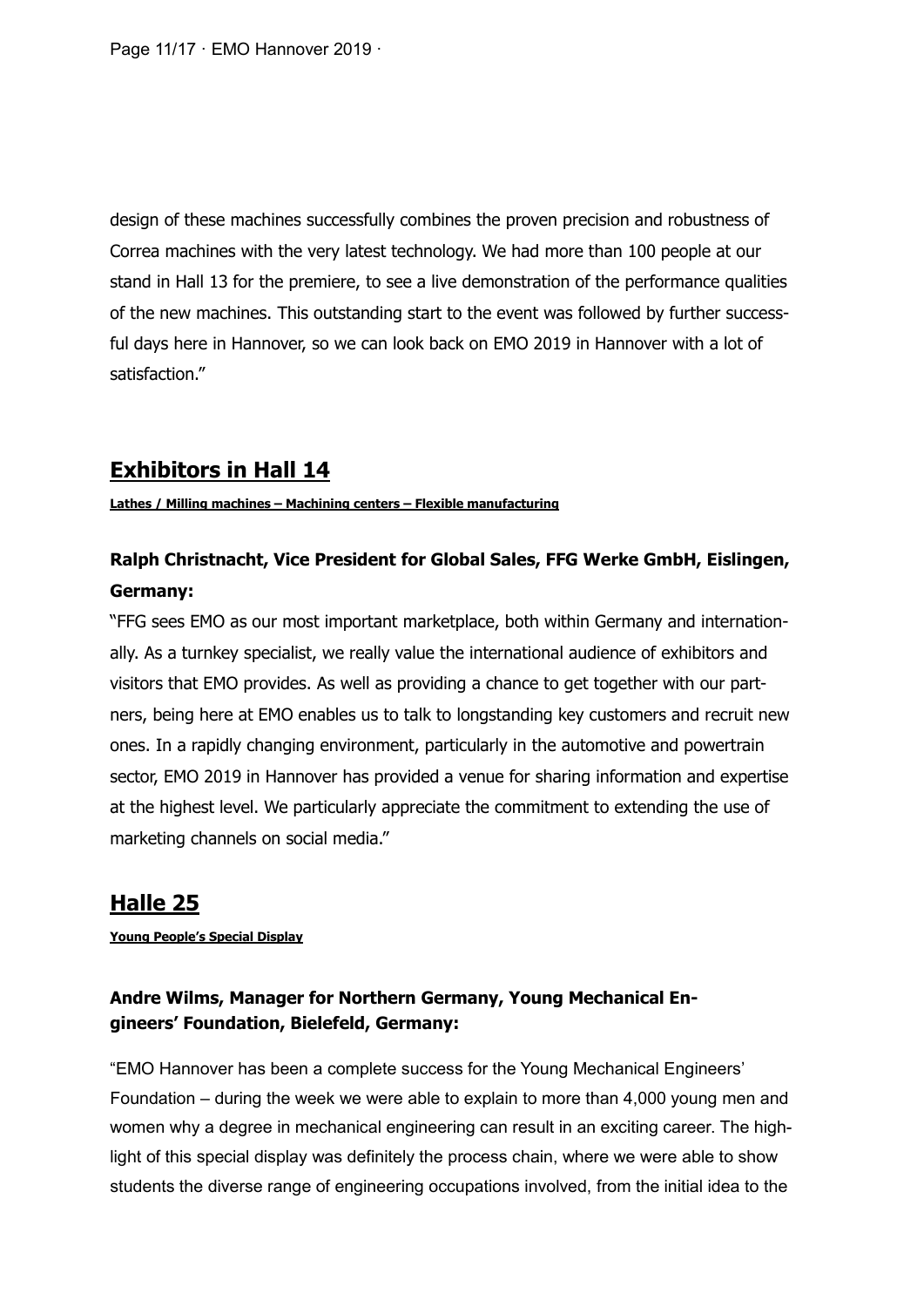finished product. And even better, we managed to recruit a lot of new educators and teachers for the activities, services, programs and products supported by the Young Mechanical Engineers' Foundation."

### **Hall 26**

**Gear cutting machines / Lathes / Milling machines – Machining centers – Flexible manufacturing**

# **Dr.-Ing. Christian Lang, general manager, Liebherr-Verzahntechnik GmbH, Kempten, Germany:**

"In comparison with EMO 2017, firms are clearly more reluctant to commit themselves, given the general uncertainty over where the market is heading. But our discussions with customers at the stand have still been substantive and very promising for the future. The striking feature of this year's event is the increased presence of exhibitors from the Asian market."

# **Exhibitors in Hall 27**

**Lathes / Milling machines – Machining centers – Flexible manufacturing**

### **Steven Craenen, Marketing Manager, RoboJob NV, Heist-op-den-Berg, Belgium:**

"Even the first few days of EMO 2019 in Hannover were better than expected from our point of view, with big visitor numbers not only from Germany, but also from Europe and indeed all around the world. Our RoboJob Tower as a revolutionary total solution for the loading and unloading of CNC lathes and milling machines or lathe/milling combinations was a major drawing card in Hall 27, which helped to make our third appearance at EMO a real success."

### **Dieter Neschen, CEO, GLM-Service u. Vertrieb GmbH & Co. KG, Grefrath, Germany:**

"As one of the largest dealers in Doosan machine tools in Germany, we discovered at EMO 2019 in Hannover that there is perhaps a downturn at the moment in the machining industry, but not in all sectors. Here in Hannover we have demonstrated how combining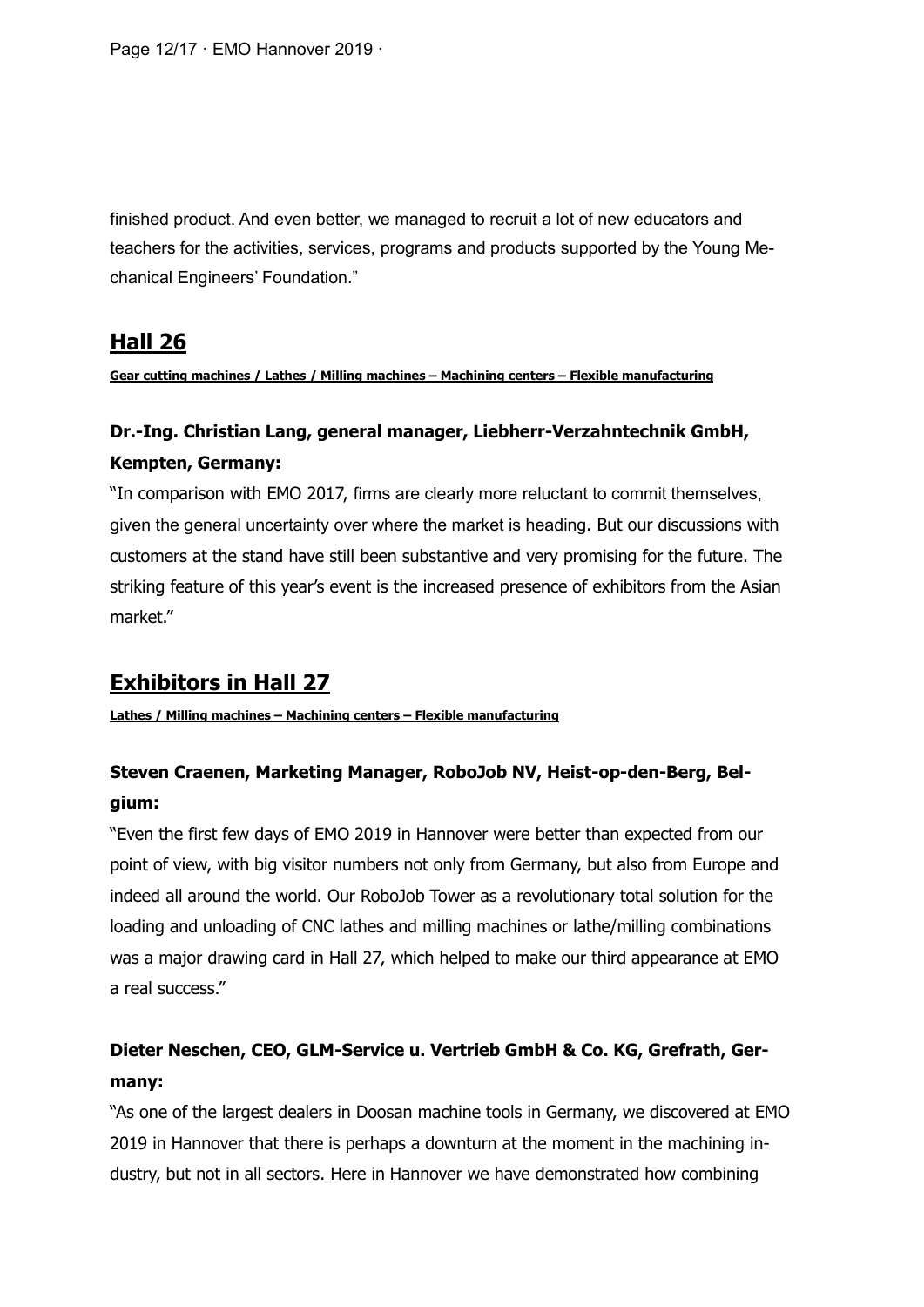Page 13/17 · EMO Hannover 2019 ·

Doosan machine tools and customized automation to create a smart factory is an option for managing the current situation in the mechanical engineering industry."

### **Steffen Rademacher, Product and Marketing Manager, Hwacheon Machinery Europe GmbH, Bochum, Germany:**

"Our innovative product enhancements and additional equipment presented here at EMO 2019 in Hannover and our range of machine tools have attracted interest from visitors from all around the world. For us as a South Korean company, by being at EMO we are able to reach more than just the European market, because the strong international profile of EMO combined with our broad portfolio of solutions gives Hwacheon access to markets all around the world. We are more than satisfied with the quality of the discussions we have had at EMO 2019, and look forward to seeing what comes of them. All this is thanks to the favorable environment created here in Hannover by the event organizer VDW."

# **Visitor reactions 1-10 on EMO Hannover 2019**

### **Daniel Vennari, Manager Sales & Support, Rotoflux Deutschland GmbH, Brühl (Baden), Germany:**

"As Manager for Sales & Support at Rotoflux Deutschland GmbH, which designs, develops and produces rotary unions for all kinds of applications, I am here at EMO 2019 in Hannover for two main reasons: to visit our partners and have discussions with them, on new product developments, for example; and to find and recruit new customers. I come to every EMO, simply because it's an investment that always pays off. My impression of this year's EMO is again very positive – the mood is very good, in spite of the somewhat complicated situation in the market. The companies that are important for our business are here. Another thing I really like about EMO is the excellent signage to help visitors find their way around the complex – the site maps are very good, for example, which is useful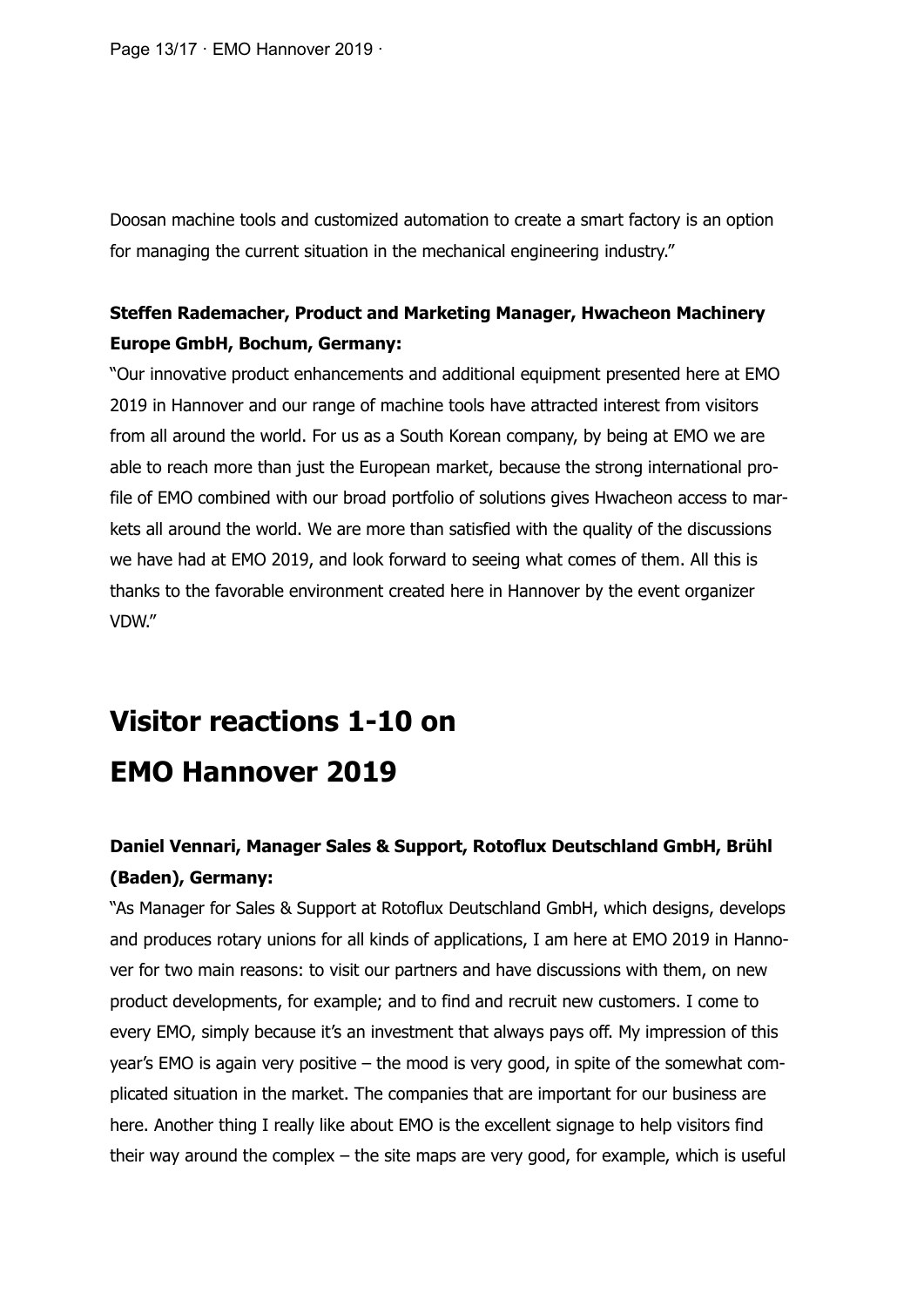Page 14/17 · EMO Hannover 2019 ·

given the huge variety of exhibits at EMO. And if you book early enough, you can even get good accommodation near the exhibition center."

### **Kiyokazu Sugiyama, Machining Engineering Group, Nissan Motor Co., Ltd., Yokohama, Japan:**

"EMO 2019 in Hannover, where we have been for three full days so far, is an ideal way for us to get a comprehensive overview of what is happening in the automotive sector. Two years ago we made our capital investment decisions and signed deals for new technology on the spot at EMO. But this year we are in Hannover mainly to find out what is happening, and then we may make investment decisions downstream from EMO 2019. Naturally there is also a wide range of production systems and machine tools available on the Japanese market, but we want to get a direct comparison with the range on the world market. That's why EMO is so important for us, particularly given the challenges we will be facing during the transition in drive technologies from the internal combustion engine to electromobility."

### **Riejanne van Dijk, Marketing Manager, Dymato B.V., Veenendaal, the Netherlands:**

"I and my colleagues from the Dutch company Dymato have been at EMO 2019 in Hannover for four days now. We supply some leading brands of metalworking machines, such as Hyundai Wia, Hanwha, Mitsubishi, Röders and Hegenscheidt, so obviously it is great to be able to meet up with all these suppliers at a single event. Networking is absolutely my top priority here. Meeting partners face to face and exchanging ideas on new developments is my main reason for being here in Hannover. EMO is definitely our most important trade fair worldwide for that reason – literally everyone that is important to our business is here. This year I have been particularly interested in the *umati* standard interface, which is a really exciting prospect for our company."

# **Robert Horn, Sales/Technical Support, PWK Knöbber GmbH & Co. Handels KG (PVZ Gruppe), Kassel, Germany:**

"I am here at EMO 2019 in Hannover on my customers' behalf. We are dealers of highquality precision tools for mechanical engineering and the component supplier industry,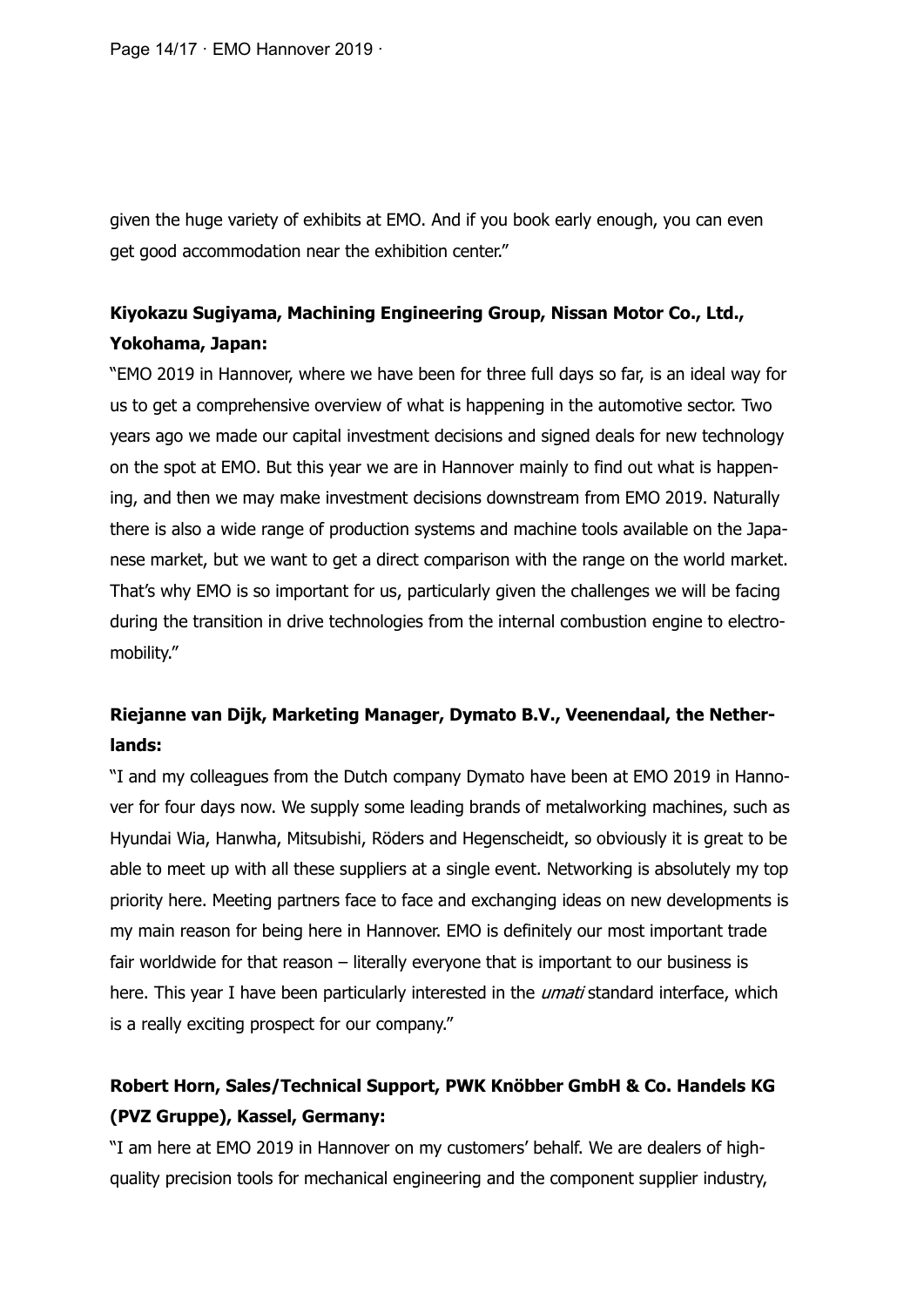Page 15/17 · EMO Hannover 2019 ·

specializing in metal cutting. EMO 2019 in Hannover was a compulsory item on our calendar, because this is where we can find out about the latest developments and also meet up with our many contacts. We decided against actually making purchases at EMO this time around."

### **Kenneth Tan, Publisher/Managing Director, Eastern Trade Media PTE LTD, Singapore:**

"I am here at EMO 2019 in Hannover for Asia Pacific Metalworking Equipment News (Apmen). As a leading magazine, we keep our readership of around 10,000 metalworking specialists up-to-date with the latest industry developments as well as technology and market trends involving machine tools, metalworking, measuring technology and production software. EMO is really important to me, and I never miss it, partly because of the special character of the event. At EMO 2019 there has been a clear sense that companies are aware of the imminent threat of a recession. But you can also see that most of them are well-equipped to deal with the situation, and have identified niche markets where they can continue to be successful."

### **Antonio Lopes, Industrial Engineering/Special Products/Tubes and Profiles, KME Germany GmbH & Co. KG, Osnabrück, Germany:**

"For KME, one of the world's largest manufacturers of copper and copper alloy products, I am using EMO 2019 Hannover as an opportunity to visit our suppliers. Ahead of EMO 2019 we started buying from an Italian company, and then I found my contact person was going to be here for the whole week, so it was an ideal chance to meet him. And obviously EMO gives you a good insight into the latest developments – this is the perfect way to get an overview and find out what's happening."

### **Gebhard Debor, Manufacturing Manager, Linde Hydraulics GmbH & Co. KG, Aschaffenburg, Germany:**

"I am here at EMO 2019 in Hannover for two days, to get a up-close view of the machine that is about to be delivered to us. Also, within the wide range of offerings here at EMO, I am looking for a supplier to meet a very specific machine requirement we have. If I find what I am looking for, my colleagues and I could well be prepared to talk business with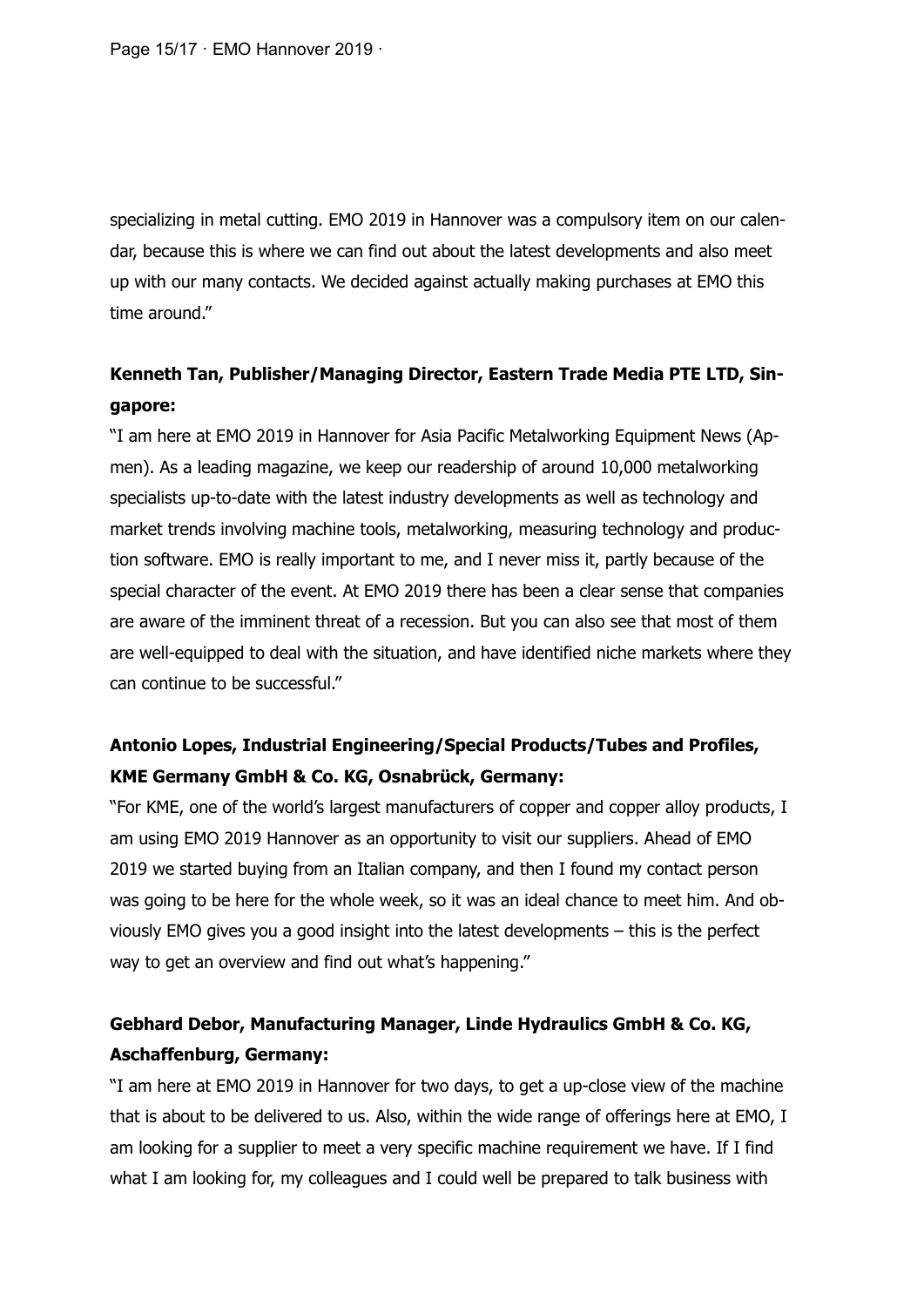Page 16/17 · EMO Hannover 2019 ·

that supplier. And EMO is always a great way to see whether there is something you could be doing better. This year's EMO seems to have attracted an amazing number of attendees, even more than two years ago as far as I can see, and the mood among both attendees and exhibitors generally appears to be very positive."

### **Joanna Wu, International Trade Manager, Hangzhou Zhijiang Magnetics Co., Ltd., Hangzhou, China:**

"This is my first EMO, and my initial impression is the sheer scale of this fair. I have come here to Hannover from China to look for joint venture possibilities for our company, Hangzhou Zhijiang Magnetics. We are a high-tech company specializing in cast alnico permanent magnets and samarium-cobalt magnets. Our alnico magnets and magnet assemblies are provided with manufacturing equipment and inspection systems that are useful for many applications, not least in mechanical engineering, automation and the automotive industry. I am using this fair as an opportunity to find potential partners, so the enormous range of products here at EMO 2019 in Hannover is exactly what I need."

#### **Valentin Pongratz, precision machinist, Kern Metallbau Gbr, Tillbach, Germany:**

"I am a precision machinist, and I work for Kern Metallbau in Lower Bavaria, Germany. From simple die stamping through to complex special machines, we forge and assemble according to our customers' requests for just about anything which needs to withstand heavy loads over long periods. I have come to EMO 2019 Hannover to select a 3-axis lathe for our company. I'm just finding out what is available, then my boss will make the final purchase decision – he wasn't able to come to Hannover with me. But anyway, EMO has been ideal for this purpose, because I managed to find what we were looking for!"

#### **Tajinder Singh, Managing Partner, Telentire Inc., Ludhiana, India:**

"My company, Telentire Inc. is committed to meeting our customers' expectations as an exporter and importer of metal components. To do that successfully, we come to EMO, which is our most important trade fair worldwide. It covers the global market, and is flawlessly organized. We have come to EMO 2019 in Hannover with specific buying intentions.